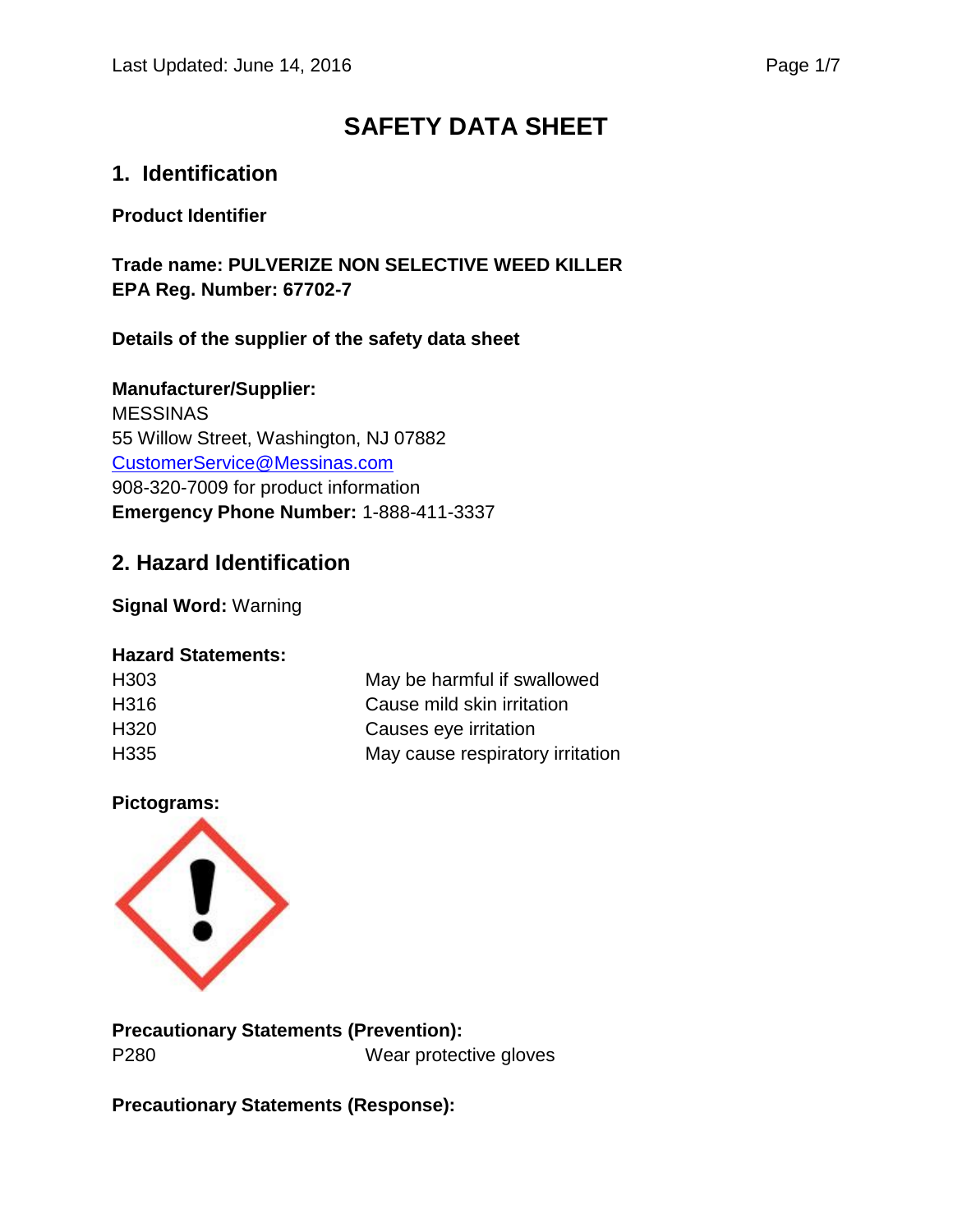| If on skin (or hair): Wash with plenty of soap and water.  |
|------------------------------------------------------------|
| If skin irritation or rash occurs: Call a Poison Center or |
|                                                            |
| If on eye: Rinse cautiously with water for several         |
|                                                            |

## **Precautionary Statements (Storage):**

P403 + P235 Store in a well-ventilated place. Keep cool.

#### **Precautionary Statements (Disposal):**

```
P501 Dispose of contents/container to hazardous to special 
            waste collection point.
```
## **3. Composition/information on ingredients**

#### **Chemical characterization: Mixture**

| <b>Hazardous Components</b>       |           |                           |
|-----------------------------------|-----------|---------------------------|
| <b>Components</b>                 | $%$ (w/w) | <b>Hazard Information</b> |
| Ammoniated soap of<br>fatty acids | 3.68%     | Eye irritant              |

## **4. First-Aid Measure**

#### **Description of first aid measures**

**Inhalation:** Move victim to fresh air. Administer oxygen if breathing is difficult. Give artificial respiration if victim is not breathing.

**Skin:** In case of contact with substance, immediately flush skin with running water for at least 20 minutes. Wash skin with soap and water. Take off contaminated clothing and was before reuse. If skin irritation occurs: Get medical advice/attention.

**Eye:** If in eyes: Rinse cautiously with water for several minutes. Remove contact lenses, if present and easy to do. Continue rinsing. If eye irritation persists: Get medical advice/attention.

**Ingestion:** Do not induce vomiting. If person is drowsy or unconscious and vomiting, place on the left side with head down. Seek medical attention.

**Most important symptoms and effects, both acute and delayed**

No further relevant information available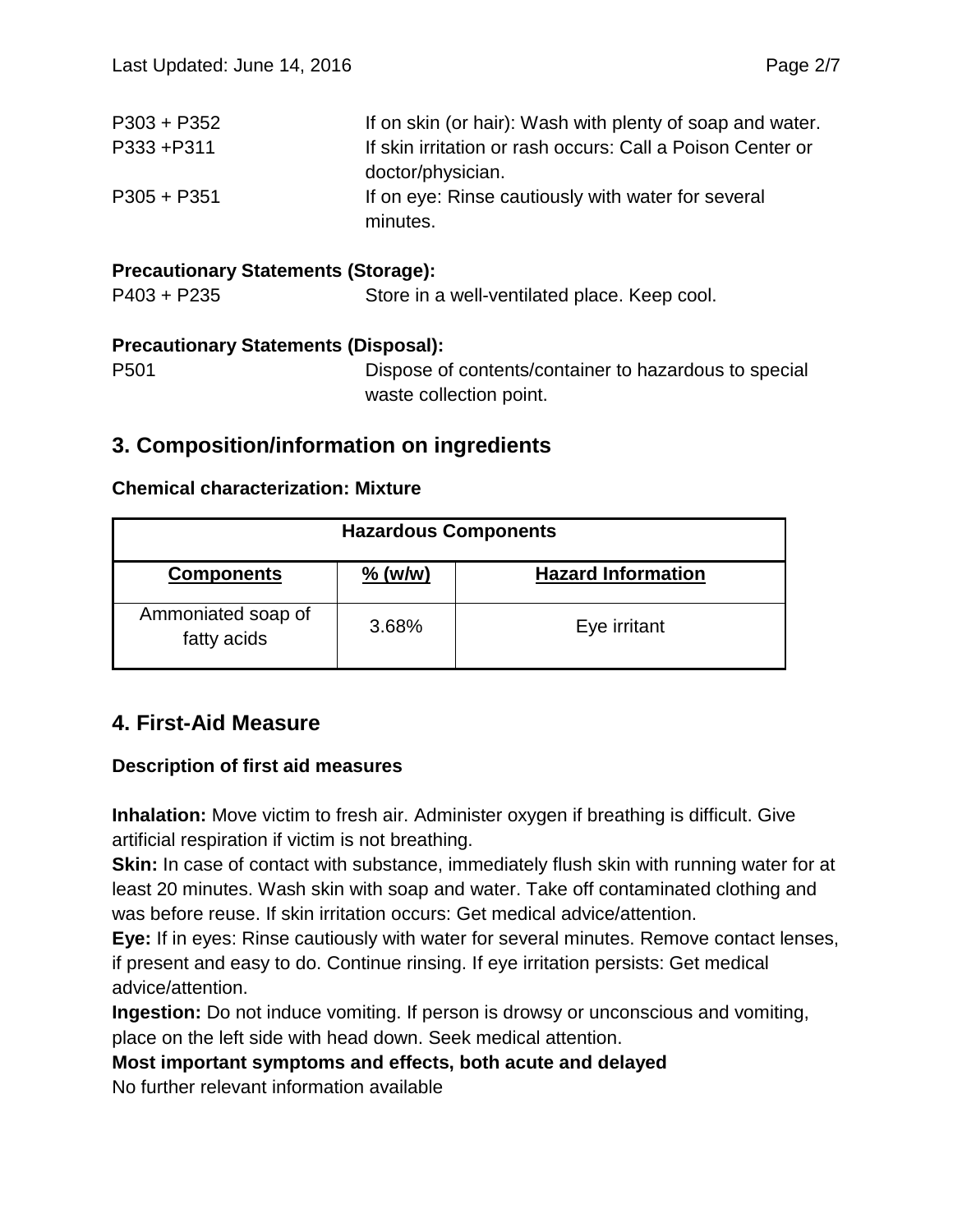**Indication of any immediate medical attention and special treatment needed.** No further relevant information available.

## **5. Fire-Fighting Measures**

#### **Extinguishing media**

**Suitable Extinguishing Media:** Regular foam, carbon dioxide, dry chemical, water. **Special hazards arising from the substance or mixture:** No further relevant information available.

#### **Advice for firefighters**

**Protective equipment:** No special measures required.

## **6. Accidental Release Measures**

#### **Personal precautions, protective equipment and emergency procedures**

**Personal precautions:** Wear appropriate protective equipment. Do not touch or walk through spilled material. Do not touch damaged containers or spilled material unless wearing appropriate protective clothing.

**Environmental precautions:** Avoid run off to waterways and sewers

#### **Methods and material for containment and cleaning up**

**Containment/Clean-Up Measures:** Stop leak if can do it without risk. Absorb or cover with dry earth, sand or other absorbent materials and transfer to containers. .

### **7. Handling and Storage**

#### **Precautions for safe handling**

**Handling:** No special precautions are necessary if used correctly.

#### **Conditions for safe storage, including any incompatibilities**

**Storage:** Store in ambient temperature, well-ventilated place away from excessive heat. Keep container closed when not in use. Keep away from incompatible materials. **Incompatible Materials:** None known

## **8. Exposure Controls/Personal Protection**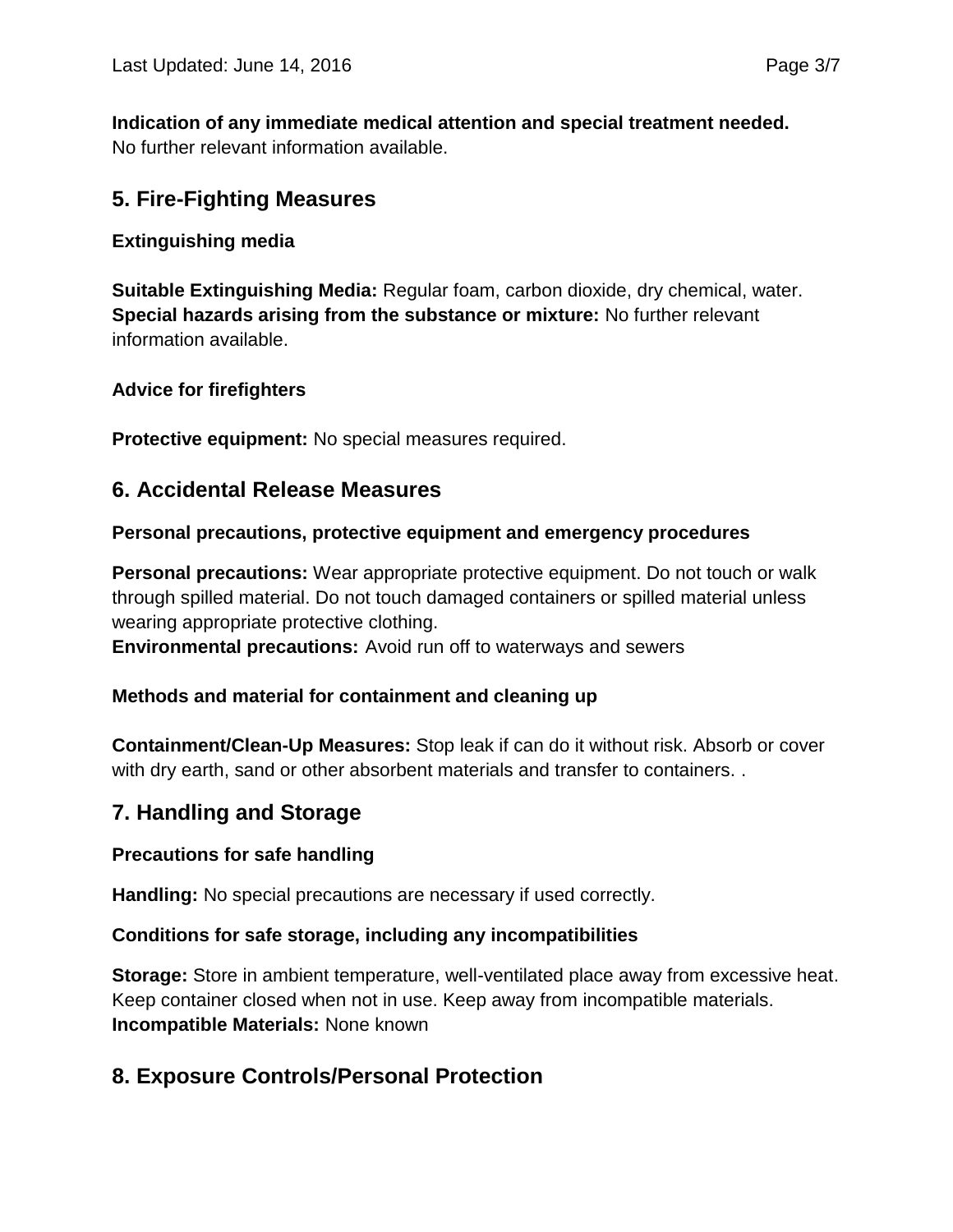### **Control Parameters**

**Components with limited values that require monitoring at the workplace:** Not required.

#### **Exposure controls**

**Personal Protective Equipment**



### **Pictograms:**

**Respiratory:** In case of insufficient ventilation, wear suitable respiratory equipment. Follow the OSHA respirator regulations found in 26 CFR 1910.134. Use a NIOSH/MSHA approved respirator if exposure limits are exceeded or symptoms are experienced.

**Eye/Face:** Wear safety goggles

**Hands:** Wear protective gloves

**Skin/Body:** Where extensive dermal exposure may be expected, either a chemical suit or a chemical apron will be needed.

**General Industrial Hygiene Considerations:** Handle in accordance with good industrial hygiene and safety practice. Wash thoroughly with soap and water after handling and before eating, or drinking. Safety shower and eye wash should be available close to work areas.

**Environmental Exposure Controls:** Follow best practice for site management and disposal of waste. Avoid release to the environment.

# **9. Physical and Chemical Properties**

**Appearance:** Clear, colorless liquid **Odor:** Odour of soap and ammonia **pH:** 7.85 ± 0.10 **Boiling Point:** Not determined **Melting Point:** Not determined **Flash Point:** Non combustible **Flammability:** Product is not flammable **Decomposition Temperature:** Not determined **Heat of Decomposition:** Not determined **Danger of Explosion:** Product does not present an explosion hazard **Upper explosion limits:** Not determined **Lower explosion limits:** Not determined **Vapor Pressure:** Not applicable **Vapor Density:** Not applicable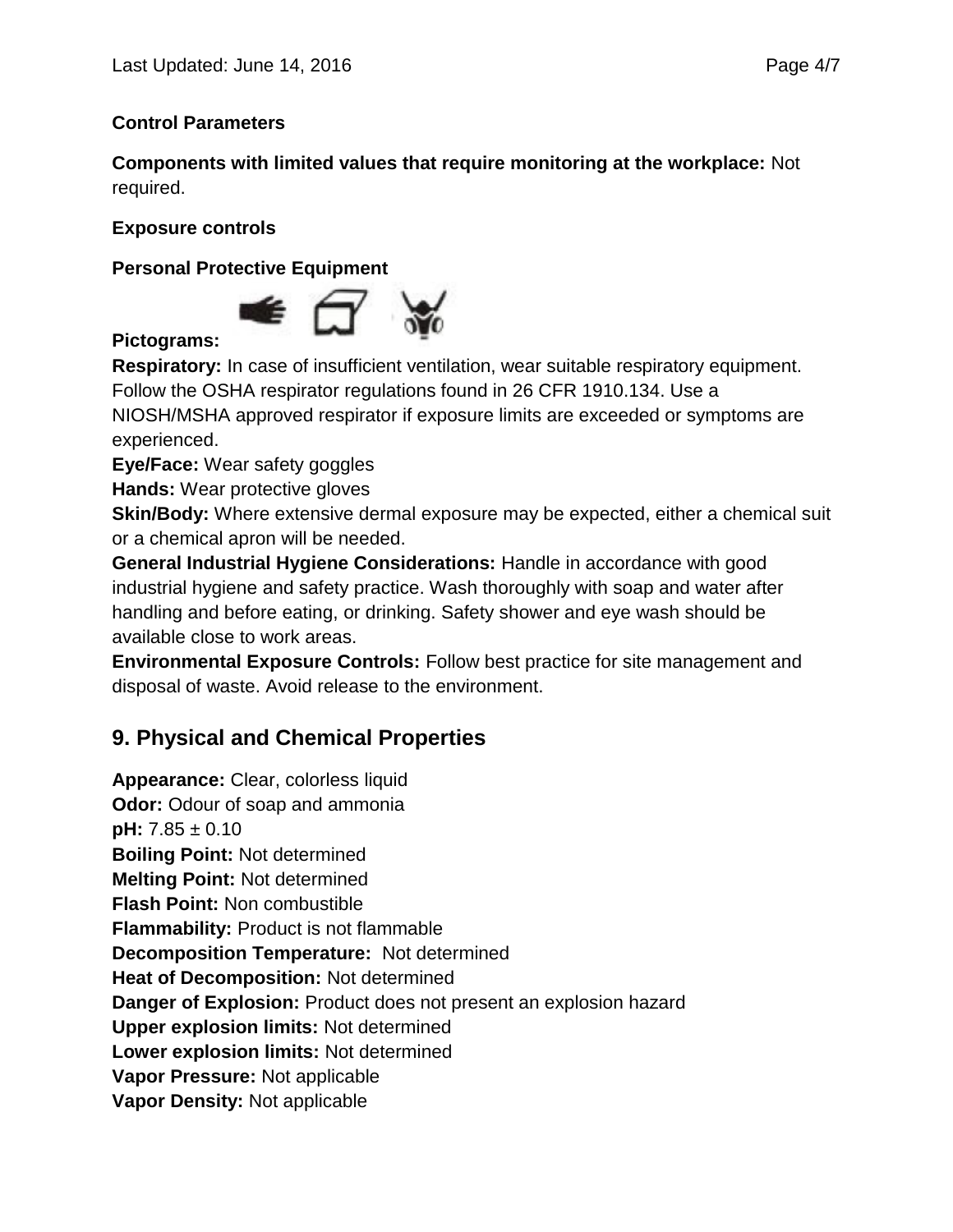**Evaporation Rate:** Not applicable **Density @ 20ºC (68°F):** 0.99 ± 0.03 g/mL **Water Solubility:** Soluble **Partition coefficient (n-octanol/water):** Not determined **Viscosity:** 1.2 ± 0.4 cPs (Brookfield LVF)

# **10. Stability and Reactivity**

**Reactivity:** No dangerous reaction known under conditions of normal use. **Chemical Stability:** Stable under normal temperatures and pressures. **Possibility of Hazardous Reactions:** No dangerous reactions known. **Conditions to avoid:** Exposure to excessive heat. **Incompatible Materials:** None known **Hazardous Decomposition Products: CO<sub>2</sub>, CO, NH<sub>3</sub>, NO<sub>x</sub>** 

# **11. Toxicological Information**

## **Information on toxicological effects**

**Acute toxicity:** LD<sub>50</sub> (oral) (rat)>5000 mg/kg; LD<sub>50</sub> (dermal) >5000 mg/kg

## **Routes of Entry**

**Skin:** May cause slight irritation **Eyes:** Can be expected to cause moderate to severe reversible injury **Ingestion:** May cause irritation. **Inhalation:** Can be expected to cause irritation if fine droplets are inhaled.

### **Carcinogenic Categories**

**IARC (International Agency for Research on Cancer):** Substance is not listed **NTP (National Toxicology Program):** Substance is not listed

# **12. Ecological Information**

**Toxicity:** No further relevant information available. **Persistence and Degradability:** No further relevant information available. **Mobility in Soil:** No further relevant information available. **Other Adverse Effects:** No studies have been found

# **13. Disposal Considerations**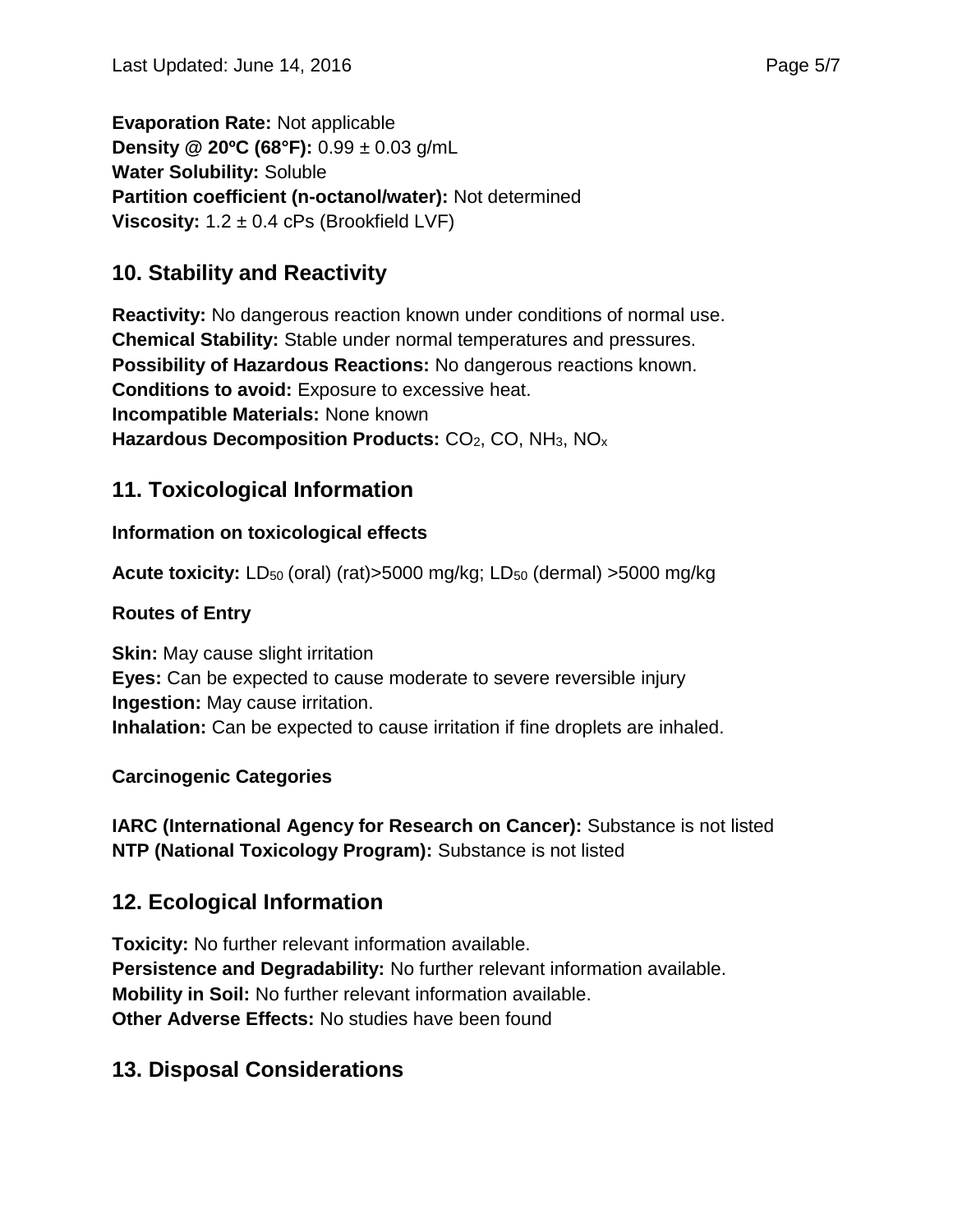### **Waste Treatment Methods**

**Product Waste:** Dispose of content and/or container in accordance with local, regional, national, and/or international regulations

**Packaging Waste:** Dispose of content and/or container in accordance with local, regional, national, and/or international regulations

# **14. Transport Information**

**DOT Classification:** Not regulated by US DOT Highway regulations. **U.S. Surface Freight Classification:** NMFC item 155050, LTL Class: 70 Herbicide or NMFC item 50320 Sub 2, LTL Class 60 **UN Number:** Non-Hazardous. Not regulated. **IMDG Class (sea):** Non-Hazardous. Not regulated. **IATA Class (air):** Non-Hazardous. Not regulated. **Marine Pollutant:** No. **Packing Group:** Not regulated. **Hazard Label(s):** Non-Hazardous. Not regulated. **ADR Class (road):** Not regulated. **Proper Shipping Name(s):** Not regulated. **Reportable Quantity:** None

# **15. Regulatory Information**

**Safety, Health, and Environmental Regulations/Legislation Specific for the Substance or Mixture**

**SARA:** N/A **Section 355 (Extremely Hazardous Substance):** Substance is not listed. **Section 313 (Specific Toxic Chemical Listings):** Substance is not listed. **TSCA (Toxic Substance Control Act):** Substance is not listed.

**Proposition 65**

**Chemicals Known to Cause Cancer:** Substance is not listed.

**Chemicals Known to Cause Reproductive Toxicity for Females:** Substance is not listed.

**Chemicals Known to Cause Reproductive Toxicity for Males:** Substance is not listed.

**Chemicals Known to Cause Developmental Toxicity:** Substance is not listed. **National Regulations:** Substance is not listed.